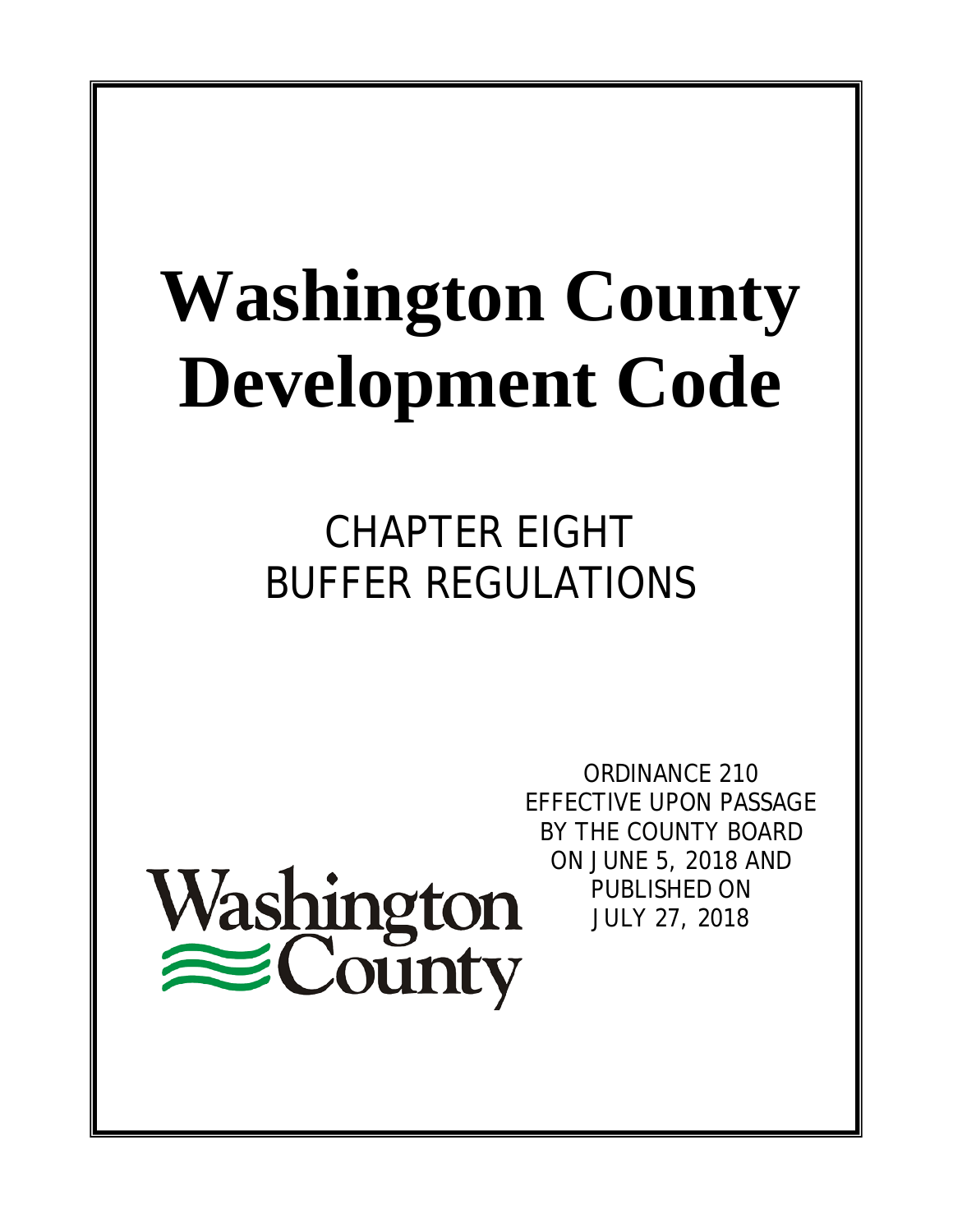# **REVISED WASHINGTON COUNTY DEVELOPMENT CODE**

# **CHAPTER EIGHT**

# **BUFFER REGULATIONS**

**ORDINANCE NO. 210**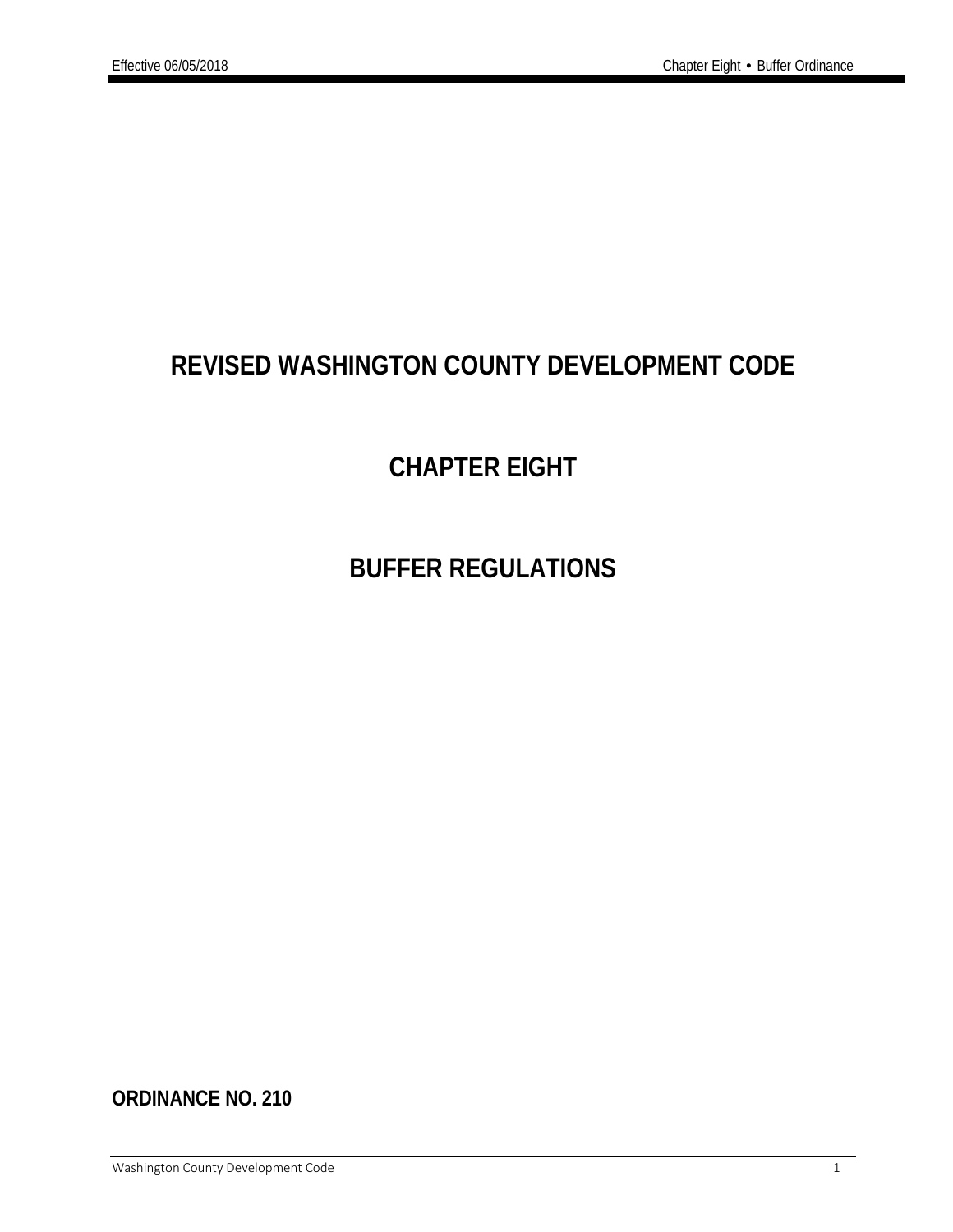#### **REVISED WASHINGTON COUNTY**

#### **DEVELOPMENT CODE**

Pursuant to MSA Ch 394, Washington County has adopted official controls for areas and activities enumerated below. These official controls are compiled into and hereafter known as the Revised Washington County Development Code which consists of the following chapters each adopted through Ordinance.

- (1) Chapter One Administration
- (2) Chapter Two Zoning Regulations
- (3) Chapter Three Subdivision Regulations
- (4) Chapter Four Subsurface Sewage Treatment System Regulations
- (5) Chapter Five Lower St. Croix River Bluffland and Shoreland Management Regulations
- (6) Chapter Six Shoreland Management Regulations
- (7) Chapter Seven Mining Regulations
- (8) Chapter Eight Buffer Regulations
- (9) Chapter Nine Floodplain Management Regulations
- (10) Chapter Ten Official Map Regulation and Designation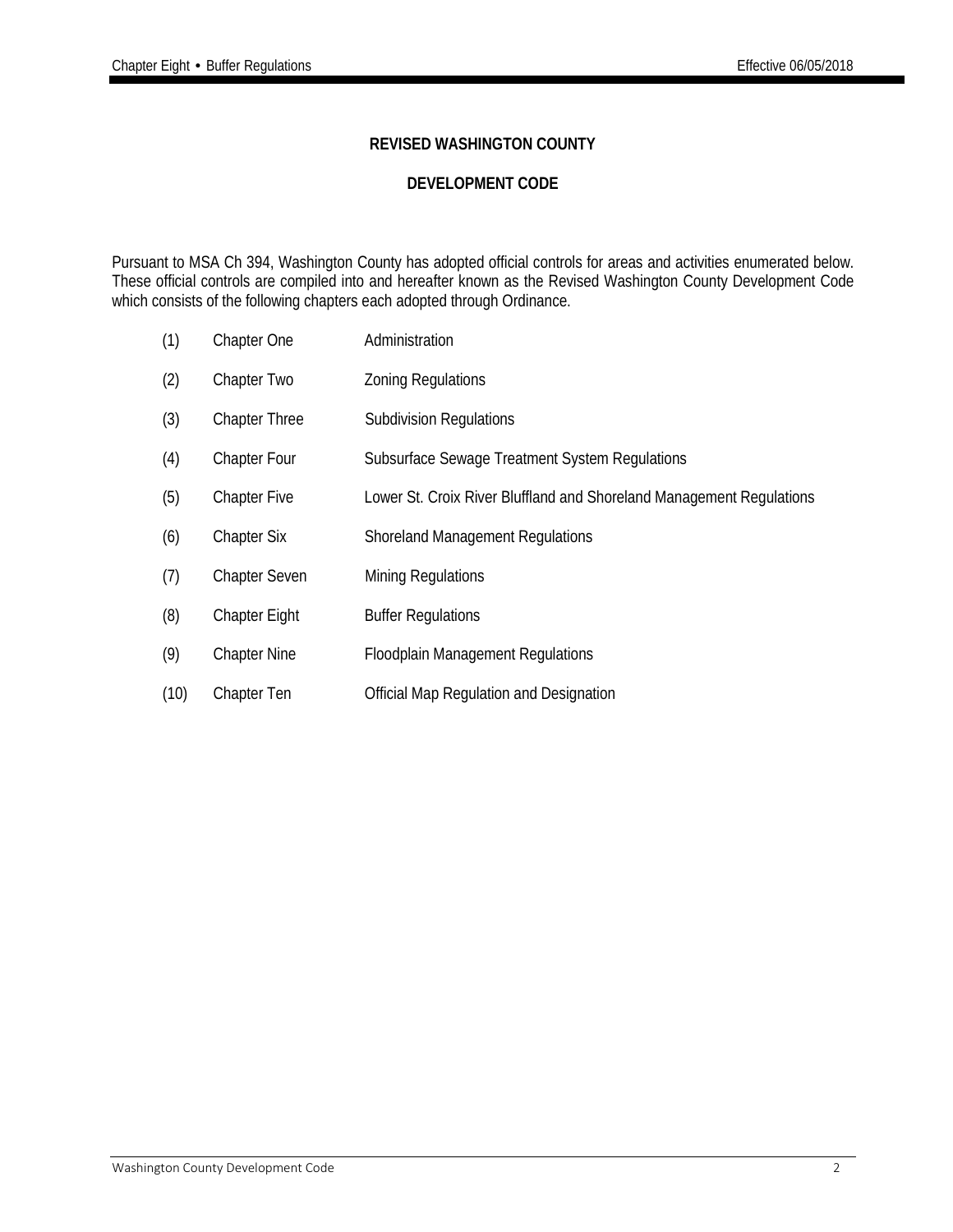#### **REVISED WASHINGTON COUNTY DEVELOPMENT CODE**

### **CHAPTER EIGHT**

#### **BUFFER REGULATIONS**

#### **Table of Contents**

| SECTION 1. PURPOSE AND AUTHORITY CONTENTY AND ACCORDING TO A 4                                    |  |
|---------------------------------------------------------------------------------------------------|--|
|                                                                                                   |  |
|                                                                                                   |  |
|                                                                                                   |  |
|                                                                                                   |  |
| SECTION 5. BUFFER REQUIREMENTS MALLET AND RESIDENCE TO A LIGATION STATE AND THE MELTIC SECTION 5. |  |
| SECTION 6. COMPLIANCE DETERMINATIONS EXAMPLE AND THE SECTION 6. COMPLIANCE DETERMINATIONS         |  |
|                                                                                                   |  |
| SECTION 8. EFFECTIVE DATE MARIE AND ACCORDING TO A 13                                             |  |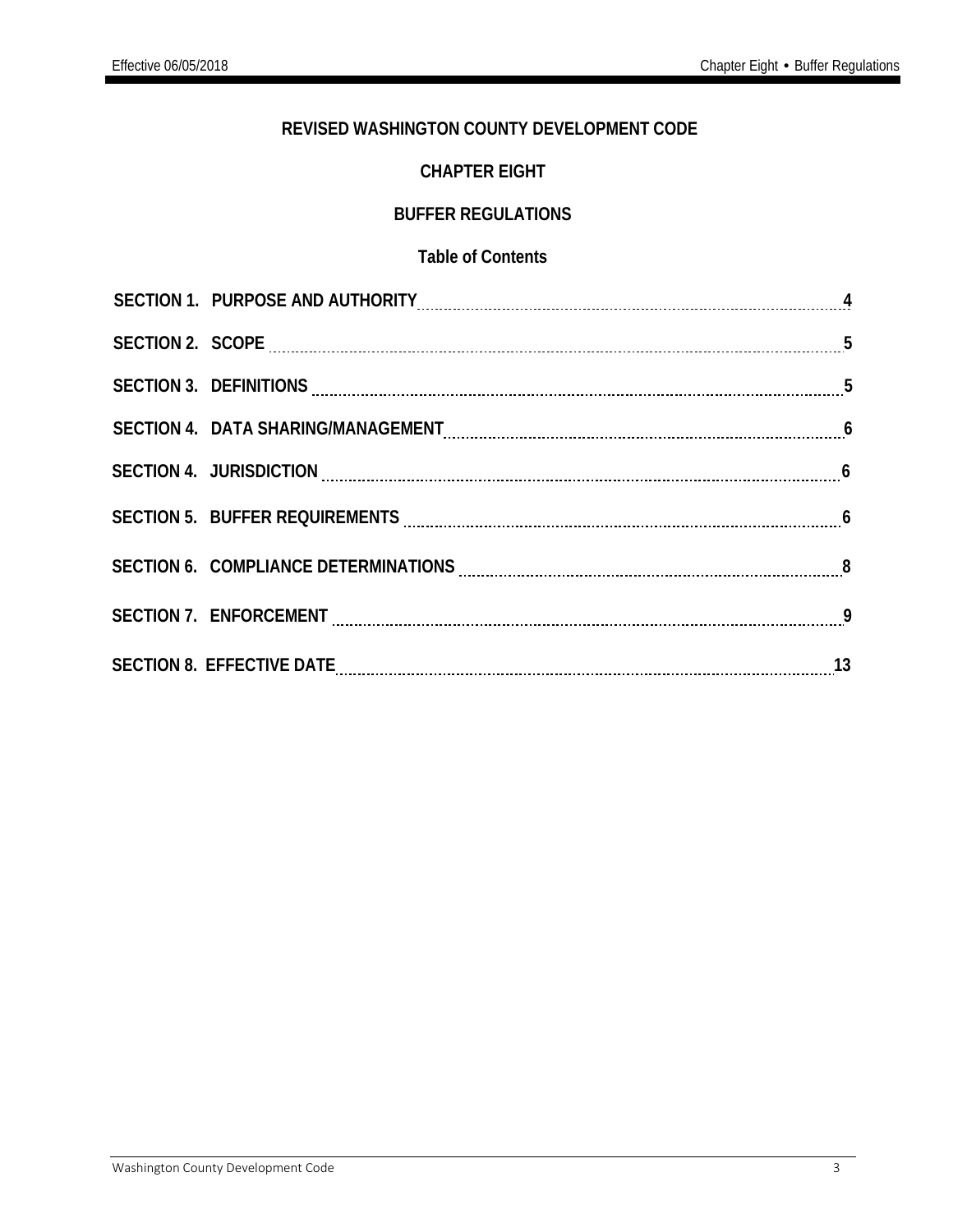| Summaries in this<br>column are for<br>commentary and/or<br>interpretive purposes<br>only.            | REVISED WASHINGTON COUNTY DEVELOPMENT CODE                                                                                                                                                                                                                                                                                                                                       |  |  |  |
|-------------------------------------------------------------------------------------------------------|----------------------------------------------------------------------------------------------------------------------------------------------------------------------------------------------------------------------------------------------------------------------------------------------------------------------------------------------------------------------------------|--|--|--|
|                                                                                                       | <b>CHAPTER EIGHT</b>                                                                                                                                                                                                                                                                                                                                                             |  |  |  |
|                                                                                                       | <b>BUFFER REGULATIONS</b>                                                                                                                                                                                                                                                                                                                                                        |  |  |  |
|                                                                                                       | This chapter of the Washington County Development Code has been adopted by Ordinance<br>No. 210 and shall be known as the Washington County Buffer Regulations and may be<br>referred to within this Chapter as "this Chapter" or "this Ordinance".                                                                                                                              |  |  |  |
|                                                                                                       | This Ordinance applies throughout the entire county.                                                                                                                                                                                                                                                                                                                             |  |  |  |
|                                                                                                       | <b>SECTION 1. PURPOSE AND AUTHORITY</b>                                                                                                                                                                                                                                                                                                                                          |  |  |  |
| The purpose of this<br>Ordinance is to provide<br>for riparian vegetated<br>buffers and water quality | This buffer ordinance is adopted pursuant to the authorization and policies<br>1.1<br>contained in Minn Stat. §103F.48, the Buffer Law, and the County planning and<br>zoning enabling legislation in Minn. Stat. chapter 394.                                                                                                                                                   |  |  |  |
| practices to protect water<br>resources, stabilize soils                                              | 1.2<br>It is the purpose and intent of this ordinance to:                                                                                                                                                                                                                                                                                                                        |  |  |  |
| and protect riparian<br>corridors.                                                                    | (1) Provide for riparian vegetated buffers and water quality practices to achieve<br>the following purposes:                                                                                                                                                                                                                                                                     |  |  |  |
|                                                                                                       | (A) Protect state water resources from erosion and runoff pollution;<br>(B) Stabilize soils, shores and banks; and<br>(C) Protect or provide riparian corridors.                                                                                                                                                                                                                 |  |  |  |
|                                                                                                       | (2) Coordinate the implementation and enforcement of the water resources<br>riparian protection requirements of Minn. Stat. §103F.48 with the shoreland<br>management rules and ordinances adopted under the authority of Minn. Stat.<br>§103F.201 to 103F.227 and the management of public drainage systems<br>established under Minn. Stat. chapter 103E where applicable; and |  |  |  |
|                                                                                                       | (3) Provide efficient and effective direction to landowners and protection of<br>surface water quality and related land resources.                                                                                                                                                                                                                                               |  |  |  |
|                                                                                                       | 1.3<br>Severability. If any section, clause, provision, or portion of this ordinance is<br>adjudged unconstitutional or invalid by a court of competent jurisdiction, the<br>remainder of this ordinance shall not be affected thereby.                                                                                                                                          |  |  |  |
|                                                                                                       |                                                                                                                                                                                                                                                                                                                                                                                  |  |  |  |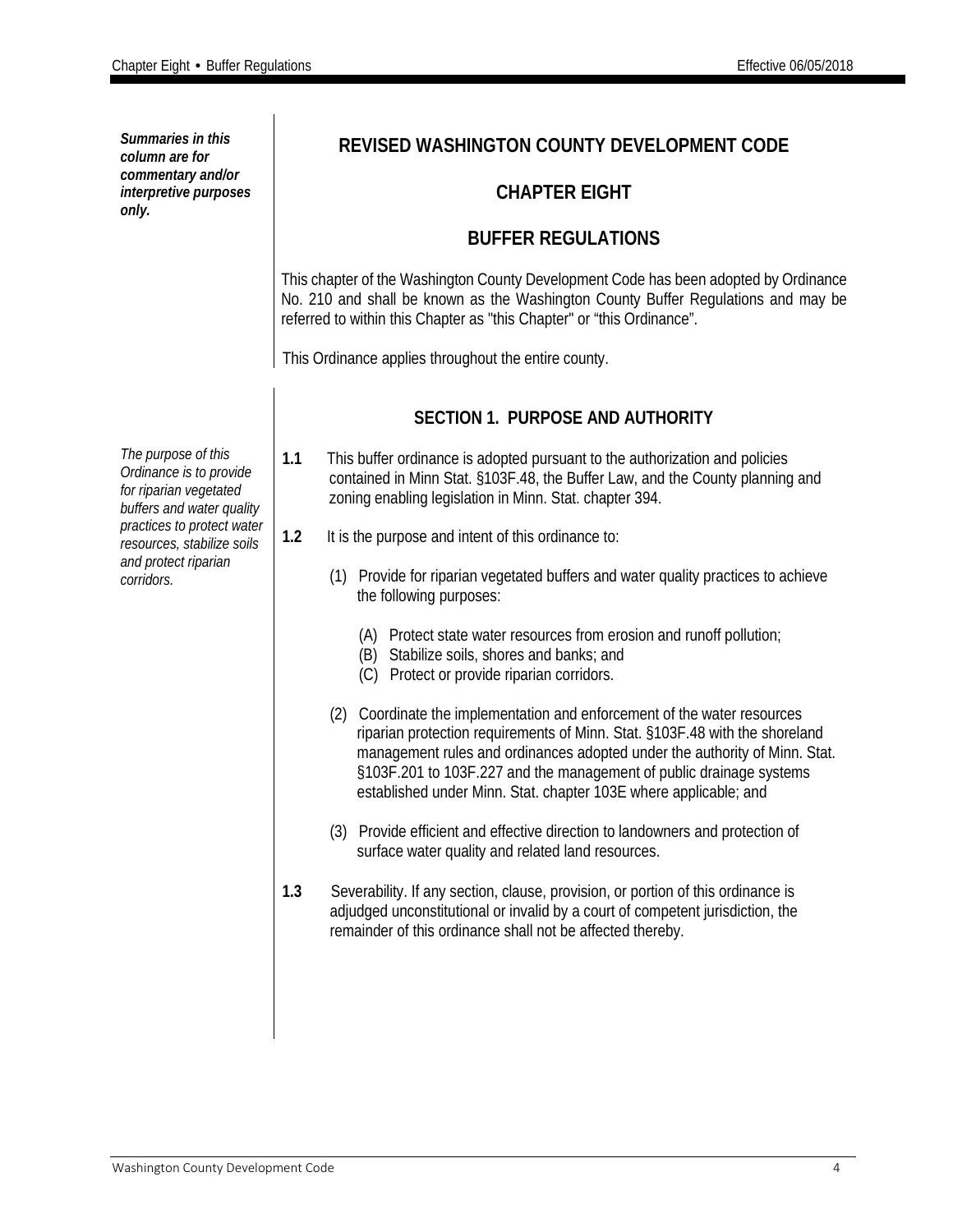|                                                                                                                             | <b>SECTION 2. SCOPE</b> |                                                                                                          |                                                                                                                                                                                                                                                                                                                                                                                                          |  |
|-----------------------------------------------------------------------------------------------------------------------------|-------------------------|----------------------------------------------------------------------------------------------------------|----------------------------------------------------------------------------------------------------------------------------------------------------------------------------------------------------------------------------------------------------------------------------------------------------------------------------------------------------------------------------------------------------------|--|
| This Ordinance is<br>applicable throughout the<br>entire County.                                                            | 2.1                     | This Ordinance shall be applicable in all incorporated and unincorporated areas of<br>Washington County. |                                                                                                                                                                                                                                                                                                                                                                                                          |  |
|                                                                                                                             |                         |                                                                                                          | <b>SECTION 3. DEFINITIONS</b>                                                                                                                                                                                                                                                                                                                                                                            |  |
| Unless specifically<br>defined here,<br>interpretation of words<br>and phrases shall be<br>consistent with common<br>usage. | 3.1                     |                                                                                                          | Unless specifically defined below, words or phrases used in this ordinance shall be<br>interpreted to give them the same meaning they have in common usage and to<br>give this ordinance it's most reasonable application. For the purpose of this<br>ordinance, the words "must" and "shall" are mandatory and not permissive. All<br>distances, unless otherwise specified, are measured horizontally. |  |
|                                                                                                                             |                         | (1)                                                                                                      | APO: the administrative penalty order issued pursuant to Minn. Stat.<br>§103F.48, subd. 7 and Minn. Stat. §103B.101, subd. 12a.                                                                                                                                                                                                                                                                          |  |
|                                                                                                                             |                         | (2)                                                                                                      | Buffer: has the meaning provided in Minn. Stat. §103F.48, subd. 1(c).                                                                                                                                                                                                                                                                                                                                    |  |
|                                                                                                                             |                         | (3)                                                                                                      | Buffer protection map: has the meaning provided in Minn. Stat. §103F.48,<br>subd. 1(d) and is available on the Department of Natural Resources website<br>at http://www.dnr.state.mn.us/buffers/index.html.                                                                                                                                                                                              |  |
|                                                                                                                             |                         | (4)                                                                                                      | <b>BWSR:</b> the Board of Water and Soil Resources.                                                                                                                                                                                                                                                                                                                                                      |  |
|                                                                                                                             |                         | (5)                                                                                                      | Cultivation farming: farming practices that disturb root or soil structure or<br>that impair the viability of perennial vegetation due to cutting or harvesting<br>near the soil surface.                                                                                                                                                                                                                |  |
|                                                                                                                             |                         | (6)                                                                                                      | Drainage authority: has the meaning provided in Minn. Stat. §103E.005,<br>subd. 9.                                                                                                                                                                                                                                                                                                                       |  |
|                                                                                                                             |                         | (7)                                                                                                      | Landowner: the holder of the fee title, the holder's agents or assigns, any<br>lessee, licensee, or operator of the real property and includes all land<br>occupiers as defined by Minn. Stat. §103F.401, subd. 7 or any other party<br>conducting farming activities on or exercising control over the real property.                                                                                   |  |
|                                                                                                                             |                         | (8)                                                                                                      | Parcel: a unit of real property that has been given a tax identification<br>number maintained by the County.                                                                                                                                                                                                                                                                                             |  |
|                                                                                                                             |                         | (9)                                                                                                      | Public drainage system: has the meaning given to "drainage system" in<br>Minn. Stat. §103E.005, subd. 12.                                                                                                                                                                                                                                                                                                |  |
|                                                                                                                             |                         | (10)                                                                                                     | Local water management authority: has the meaning provided in Minn.<br>Stat. §103F.48, Subd. 1(g).                                                                                                                                                                                                                                                                                                       |  |
|                                                                                                                             |                         | (11)                                                                                                     | Normal water level: the level evidenced by the long-term presence of<br>surface water as indicated directly by hydrophytic plants or hydric soils or<br>indirectly determined via hydrological models or analysis.                                                                                                                                                                                       |  |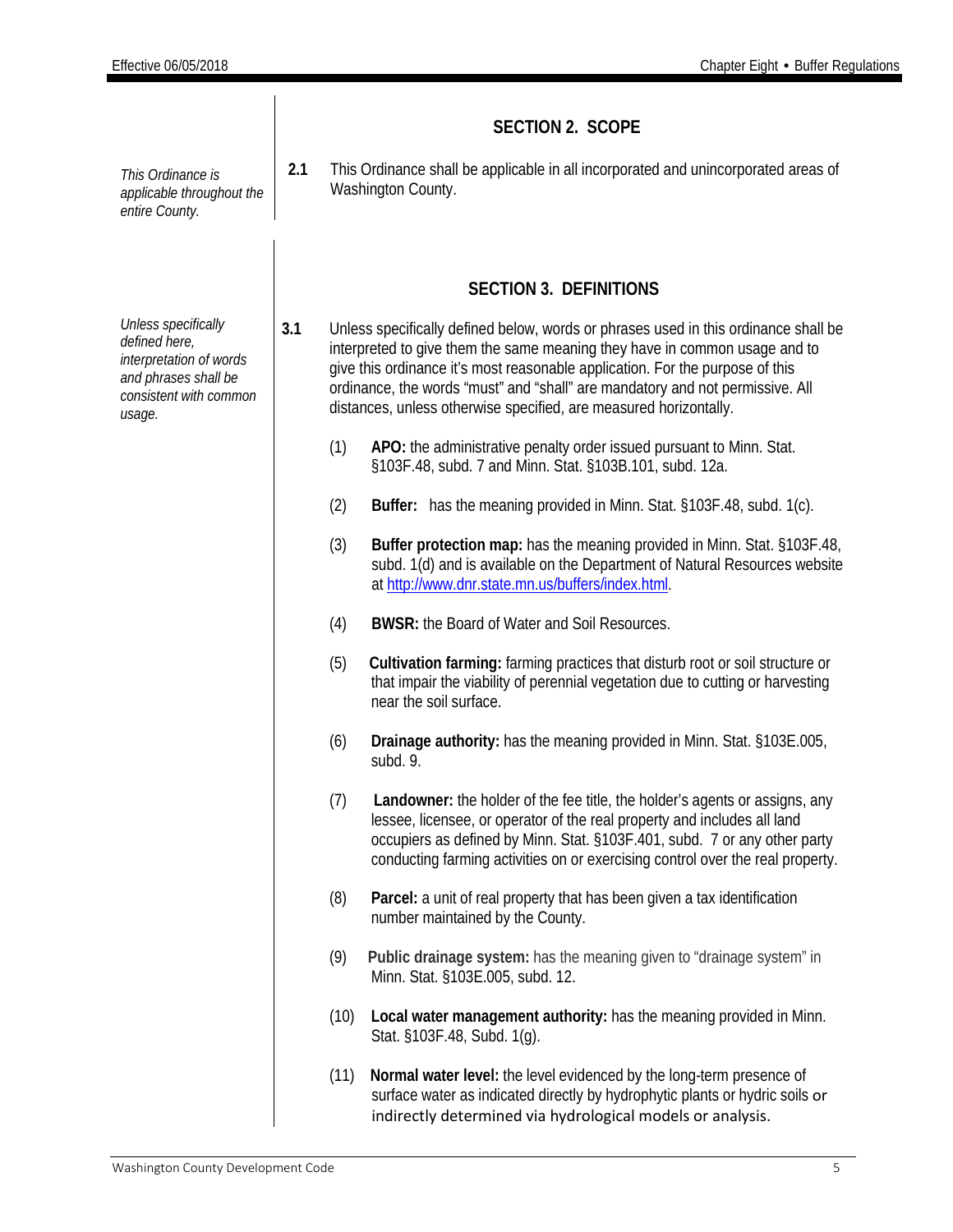|                                                                                    |                                           | (12) WCD: Washington Conservation District.                                                                                                                                                                                                                                            |  |  |  |
|------------------------------------------------------------------------------------|-------------------------------------------|----------------------------------------------------------------------------------------------------------------------------------------------------------------------------------------------------------------------------------------------------------------------------------------|--|--|--|
|                                                                                    | <b>SECTION 4. DATA SHARING/MANAGEMENT</b> |                                                                                                                                                                                                                                                                                        |  |  |  |
| The County may enter<br>into data sharing or<br>management<br>agreements.          | 4.1                                       | The County may enter into arrangements with the WCD, a watershed district if<br>applicable, BWSR and other parties with respect to the creation and maintenance<br>of, and access to, data concerning buffers and alternative practices under this<br>ordinance.                       |  |  |  |
|                                                                                    | 4.2                                       | The County will manage all such data in accordance with the Minnesota Data<br>Practices Act and any other applicable laws.                                                                                                                                                             |  |  |  |
|                                                                                    |                                           | <b>SECTION 5. JURISDICTION</b>                                                                                                                                                                                                                                                         |  |  |  |
| This Ordinance applies to<br>all waters within the<br>County.                      | 5.1                                       | The provisions of this ordinance apply to all waters, including public drainage<br>systems for which the County is not the drainage authority under Minn. Stat.<br>chapter 103E, shown on the buffer protection map.                                                                   |  |  |  |
|                                                                                    |                                           |                                                                                                                                                                                                                                                                                        |  |  |  |
|                                                                                    |                                           |                                                                                                                                                                                                                                                                                        |  |  |  |
|                                                                                    |                                           | <b>SECTION 6. BUFFER REQUIREMENTS</b>                                                                                                                                                                                                                                                  |  |  |  |
| Property owners adjacent<br>to water bodies identified<br>on the buffer protection | 6.1                                       | Buffer width.<br>Except as provided in subsection 6.4 and 6.5, a landowner owning property<br>adjacent to a water body identified on the buffer protection map must establish<br>and maintain a buffer area as follows:                                                                |  |  |  |
| map must establish and<br>maintain buffers as<br>specified herein.                 |                                           | (1) For waters shown on the buffer protection map requiring a fifty (50) foot width<br>buffer, the buffer width will be fifty (50) foot average and thirty (30) foot<br>minimum width as provided in Minn. Stat. §103F.48, subd. 3 and as<br>measured according to subsection 6.2; and |  |  |  |
|                                                                                    |                                           | (2) For waters shown on the buffer protection map requiring a sixteen and a half<br>(16.5) foot minimum width buffer, the buffer width will be sixteen and a half<br>(16.5) feet as provided in Minn. Stat. §103F.48, subd. 3 and as measured<br>according to subsection 6.2           |  |  |  |
|                                                                                    |                                           | (3) For waters shown on the buffer protection map that also fall under<br>jurisdiction of the county or a local shoreland ordinance, the more restrictive<br>buffer width shall apply.                                                                                                 |  |  |  |

 $\overline{\phantom{a}}$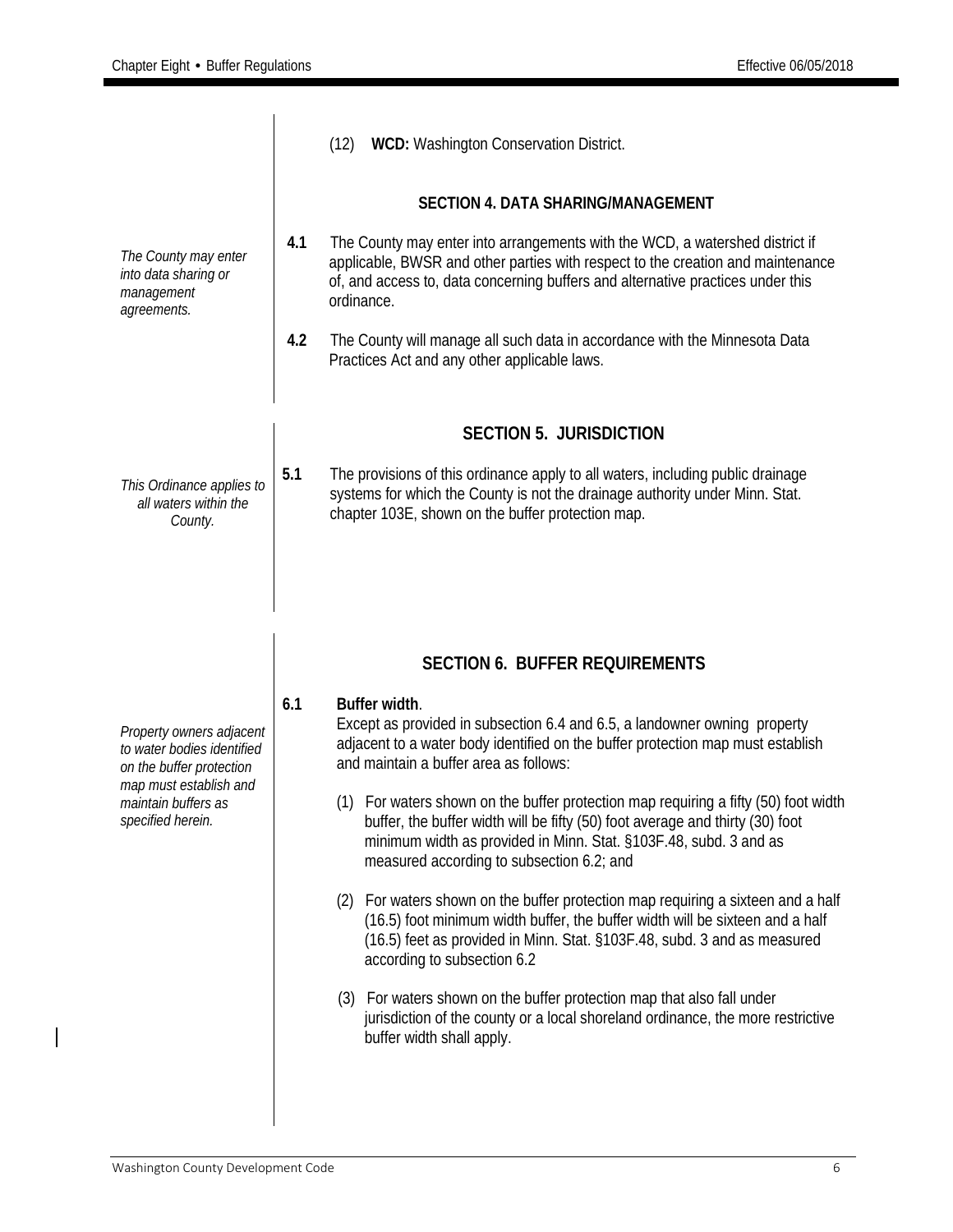| Requirements for                                                                                                                     | 6.2<br>Measurement. |                                                                                                                                                                                                                                                                                                                                                                                                                                                                                                                                                                                                    |  |  |
|--------------------------------------------------------------------------------------------------------------------------------------|---------------------|----------------------------------------------------------------------------------------------------------------------------------------------------------------------------------------------------------------------------------------------------------------------------------------------------------------------------------------------------------------------------------------------------------------------------------------------------------------------------------------------------------------------------------------------------------------------------------------------------|--|--|
| measuring buffers.                                                                                                                   |                     | (1) The width of any required buffer on land adjacent to a water requiring a fifty<br>(50) foot average width and a thirty (30) foot minimum width buffer shall be<br>measured from the top or crown of the bank. Where there is no defined bank,<br>measurement must be from the edge of the normal water level as provided in<br>Minn. Stat. §103F.48, subd. 3(c).                                                                                                                                                                                                                               |  |  |
| Buffers may not be put to<br>any use.                                                                                                |                     | (2) The width of any required buffer on land adjacent to a water requiring a<br>sixteen and a half (16.5) foot minimum width buffer shall be measured in the<br>same manner as for measuring the vegetated grass strip under Minn. Stat.<br>§103E.021, subd. 1 as provided in Minn. Stat. §103F.48, subd. 3(c).                                                                                                                                                                                                                                                                                    |  |  |
|                                                                                                                                      | 6.3                 | Use of buffer area.<br>Except as provided in sections 6.4 and 6.5 a buffer as defined in this ordinance<br>may not be put to any use, including but not limited to cultivation farming, which<br>would remove or prevent the permanent growth of perennial vegetation.                                                                                                                                                                                                                                                                                                                             |  |  |
| Some land is exempted<br>from buffer requirements.                                                                                   | 6.4                 | Exemptions.<br>The requirement of section 6.1 does not apply to land that is exempted from the<br>water resources riparian protection requirements under Minn. Stat. §103F.48,<br>subd. 5.                                                                                                                                                                                                                                                                                                                                                                                                         |  |  |
| Landowners may<br>demonstrate compliance<br>through alternative<br>practices.                                                        | 6.5                 | Alternative practices.<br>As provided in Minn. Stat. §103F.48, subd. 3(b) an owner of land that is used for<br>cultivation farming may demonstrate compliance with subsection 6.1 by<br>establishing and maintaining an alternative riparian water quality practice(s), or<br>combination of structural, vegetative, and management practice(s) which provide<br>water quality protection comparable to the water quality protection provided by a<br>required buffer as defined in sections 6.1 to 6.3. The adequacy of any alternative<br>practice allowed under this section shall be based on: |  |  |
|                                                                                                                                      |                     | (1) The Natural Resources Conservation Service (NRCS) Field Office Technical<br>Guide (FOTG);                                                                                                                                                                                                                                                                                                                                                                                                                                                                                                      |  |  |
|                                                                                                                                      |                     | (2)<br>Common alternative practices adopted and published by BWSR;                                                                                                                                                                                                                                                                                                                                                                                                                                                                                                                                 |  |  |
|                                                                                                                                      |                     | (3) Practices based on local conditions approved by the Washington<br>Conservation District (WCD) that are consistent with the Natural Resources<br>Conservation Service (NRCS) Field Office Technical Guide (FOTG); or                                                                                                                                                                                                                                                                                                                                                                            |  |  |
|                                                                                                                                      |                     | (4) Other practices adopted by BWSR.                                                                                                                                                                                                                                                                                                                                                                                                                                                                                                                                                               |  |  |
| Grandfathering of land<br>uses does not apply to<br>buffer regulations and the<br>most restrictive buffer<br>regulation shall apply. | 6.6                 | Grandfathering.<br>Where the provisions of any statute, other ordinance or regulation imposes<br>greater restrictions than this ordinance, the provisions of such statute, other<br>ordinance or regulation shall be controlling. Parcels grandfathered in for other<br>preexisting land uses shall not be grandfathered in with respect to these<br>provisions and with respect to compliance with the Buffer Law, Minn. Stat. §<br>103F.48.                                                                                                                                                      |  |  |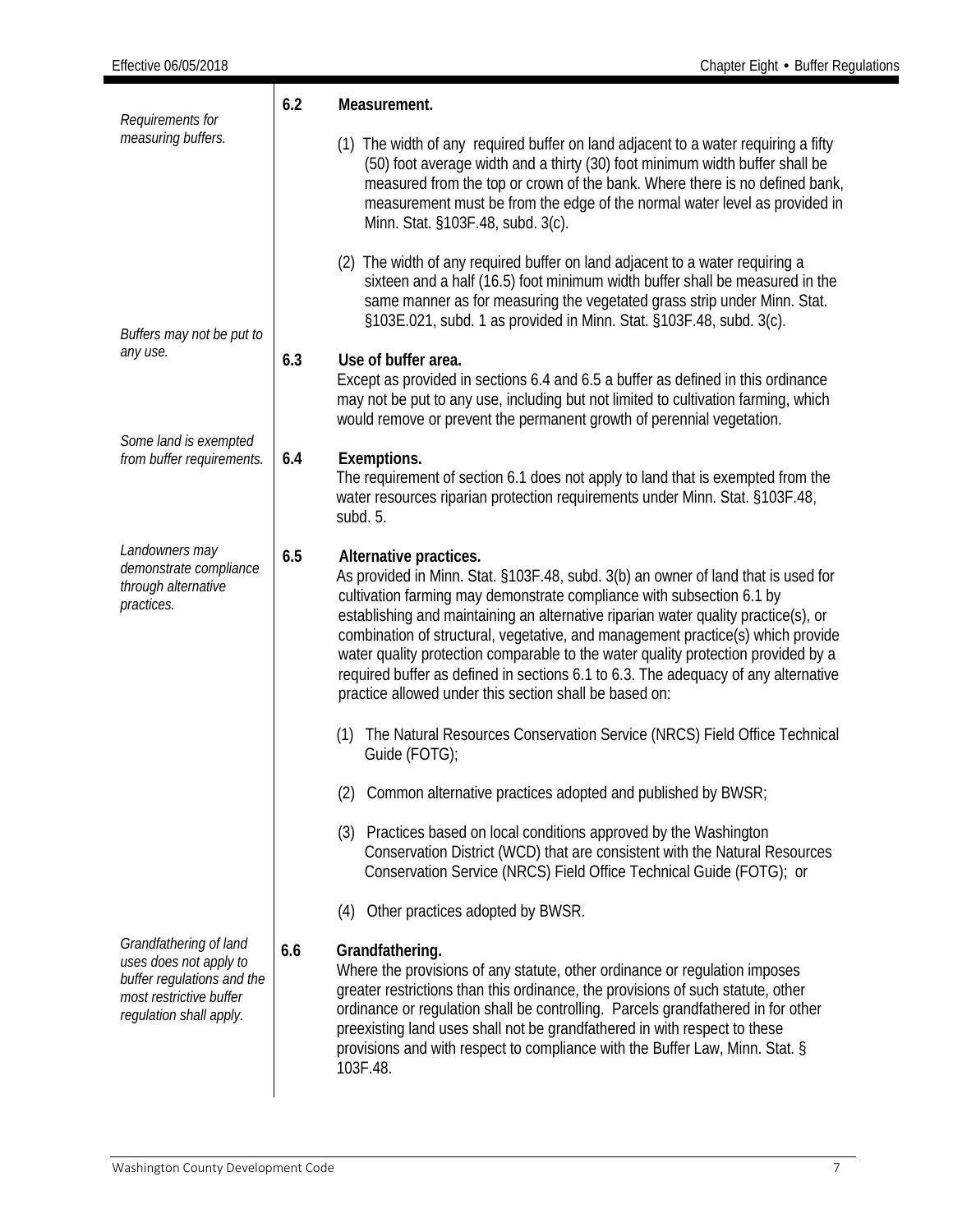|                                                                                            |     | <b>SECTION 7. COMPLIANCE DETERMINATIONS</b>                                                                                                                                                                                                                                                                                                                                                                                                                                                                                                                                                                                                                                                                                                                                                                                     |
|--------------------------------------------------------------------------------------------|-----|---------------------------------------------------------------------------------------------------------------------------------------------------------------------------------------------------------------------------------------------------------------------------------------------------------------------------------------------------------------------------------------------------------------------------------------------------------------------------------------------------------------------------------------------------------------------------------------------------------------------------------------------------------------------------------------------------------------------------------------------------------------------------------------------------------------------------------|
| WCD shall determine<br>compliance.                                                         | 7.1 | Compliance determinations.<br>Compliance with the buffer requirements set forth in section 6 will be determined<br>by the WCD on a parcel by parcel basis. The compliance status of each bank, or<br>edge of a waterbody on an individual parcel will be determined independently.                                                                                                                                                                                                                                                                                                                                                                                                                                                                                                                                              |
| WCD will investigate<br>reports of<br>noncompliance.                                       | 7.2 | Investigation and notification of noncompliance.<br>When the County identifies a potential noncompliance with the buffer<br>requirements or receives a third party complaint from a private individual or entity,<br>or from another public agency, it will consult with the WCD to determine the<br>appropriate course of action to document compliance status. This may include<br>communication with the landowner, inspection or other appropriate steps<br>necessary to verify the compliance status of the parcel. On the basis of the<br>evidence gathered in this process, the WCD may issue a Notification of<br>Noncompliance to the County. If the WCD does not issue such a Notification, the<br>County will not pursue a compliance or enforcement action under Minnesota<br>Statutes §103F.48 and subsection 8.2. |
|                                                                                            |     | At any time during process set forth in 7.2 and 7.3, the landowner may provide<br>documentation of compliance to the WCD.<br>(1) Compliance determination. The WCD will evaluate the available<br>documentation, and/or evaluate and/or inspect the buffer and/or alternative<br>practices to determine if the parcel is in compliance. Upon completion of the                                                                                                                                                                                                                                                                                                                                                                                                                                                                  |
|                                                                                            |     | evaluation and/or inspection the WCD shall issue a written compliance<br>determination to the landowner, the County and BWSR. The WCD may also<br>issue a Validation of Compliance if applicable and requested by the<br>landowner.                                                                                                                                                                                                                                                                                                                                                                                                                                                                                                                                                                                             |
| Upon receipt of a                                                                          | 7.3 | <b>Corrective Action Notice.</b><br>Upon receipt of a WCD Notification of Noncompliance, the County will issue the<br>landowner a Corrective Action Notice that will:                                                                                                                                                                                                                                                                                                                                                                                                                                                                                                                                                                                                                                                           |
| notification of<br>noncompliance from<br>WCD, the County will<br>issue a Corrective Action |     | (1) Include a list of corrective actions needed to come into compliance with the<br>requirements of Minn. Stat. §103F.48;                                                                                                                                                                                                                                                                                                                                                                                                                                                                                                                                                                                                                                                                                                       |
| Notice.                                                                                    |     | (2) Provide a timeline for complying with the corrective action notice;                                                                                                                                                                                                                                                                                                                                                                                                                                                                                                                                                                                                                                                                                                                                                         |
|                                                                                            |     | (3) Provide a compliance standard against which the County will judge the<br>corrective action; and                                                                                                                                                                                                                                                                                                                                                                                                                                                                                                                                                                                                                                                                                                                             |
|                                                                                            |     | (4) Include a statement that failure to respond to this Notice may result in the<br>assessment of criminal, civil or administrative penalties.                                                                                                                                                                                                                                                                                                                                                                                                                                                                                                                                                                                                                                                                                  |
|                                                                                            |     | The County may send the landowner a combined Corrective Action Notice and<br>APO as set forth in section 8.2 provided the combined Notice/APO includes all the<br>required elements of both.                                                                                                                                                                                                                                                                                                                                                                                                                                                                                                                                                                                                                                    |
|                                                                                            |     |                                                                                                                                                                                                                                                                                                                                                                                                                                                                                                                                                                                                                                                                                                                                                                                                                                 |

 $\overline{\phantom{a}}$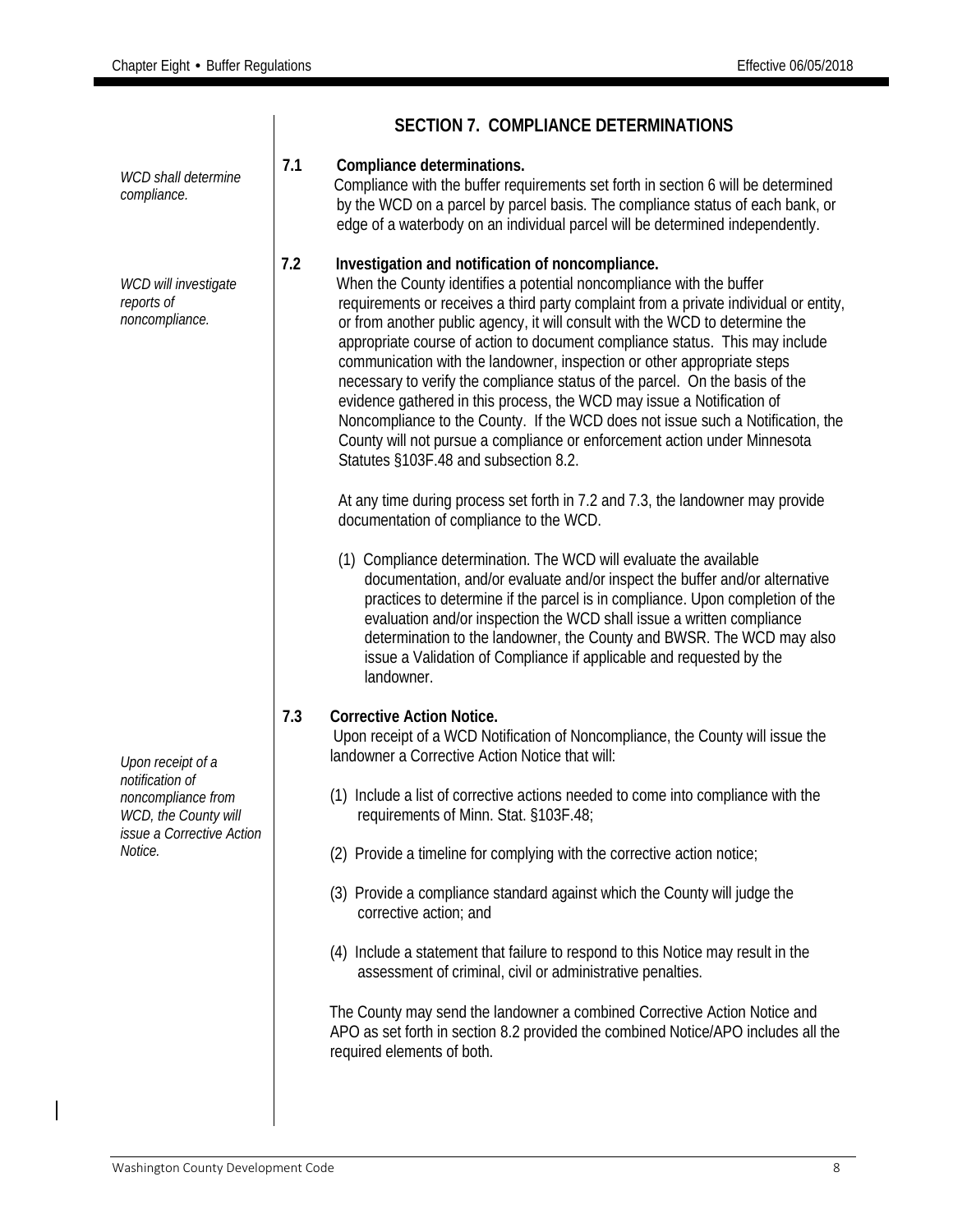*The landowner may provide documentation of compliance and/or may request a modification to the corrective action or timeline for compliance. WCD may issue a written Validation of Compliance which will withdraw the Corrective Action Notice. Notice of noncompliance may be appealed.* The County shall transmit the corrective action notice by either personal service to the landowner or by depositing the same in the U.S. Mail. If service is made by U.S. mail, the document is deemed received three business days after the notice was placed in the U.S. mail. Failure of actual receipt of a corrective action notice that has either been personally served or served by depositing the same in the U.S. Mail shall not be deemed a defense in an enforcement proceeding under section 8.0. The County shall also send a copy of the Notice to the WCD and BWSR. Counties may modify the corrective actions and timeline for compliance, in accordance with section 7.2, to extend the compliance timeline for a modification that imposes a substantial new action or significantly accelerates the completion date for an action. **7.4 Landowner Receipt of Corrective Action Notice** At any time after receipt of a corrective action notice, the landowner may provide documentation of compliance to the County. In addition, the landowner may supply information to the County or the WCD in support of a request to modify a corrective action or the timeline for compliance. On the basis of any such submittal or at its own discretion, the County may make a written modification to the Corrective Action Notice or timeline for compliance. The County should also make a written determination documenting whether the noncompliance has been fully corrected. Any such modification of a compliance determination will be served on the landowner in the manner provided for in section 7.3. The County shall provide the WCD and BWSR a written copy of any modification made pursuant to this provision. **7.5 WCD Evaluation of Evidence** The WCD may, after an evaluation of the evidence documenting compliance submitted by the landowner, issue a written Validation of Compliance if requested by the landowner. Upon receipt by the County of a written compliance determination issued by the WCD, the Corrective Action Notice will be deemed withdrawn for the purpose of section 8.0, and the subject property will not be subject to enforcement under that section. **7.6 Notice of Noncompliance is Not Subject to Appeal** Notice of noncompliance is not considered a final decision and is not subject to appeal to BWSR. (Minn. Stat. §103F.48, subd. 9) *The County may pursue failure to comply with a corrective action notice either criminally or through an Administrative Penalty Order.* **SECTION 8. ENFORCEMENT 8.1 Failure to Comply With a Corrective Action Notice Issued Under Section 7.** The County may, at its discretion, elect to pursue the failure to comply with a corrective action notice either criminally or through an administrative penalty order as set forth herein. (1) Failure to comply with a corrective action notice issued under section 7 constitutes a misdemeanor and shall be punishable as defined by law.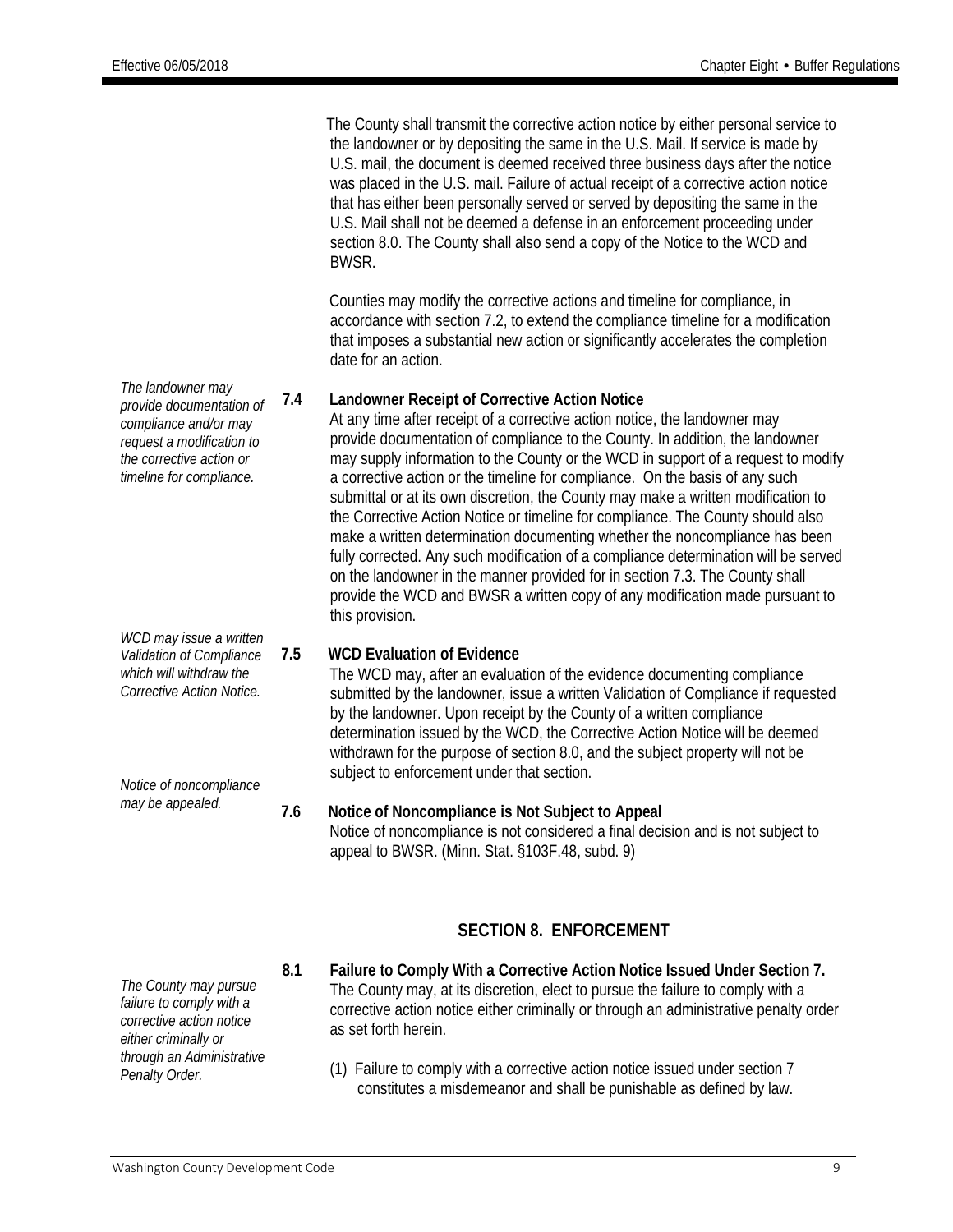|                                                |     | (2) The County may issue an APO as provided for in Minn. Stat. §103F.48, subd.<br>7(b) and (c) and 103B.101, subdivision 12a to a landowner who has failed to<br>take the corrective action set forth in the corrective action notice. For the APO<br>to be effective it must be served on the landowner together with a copy of the<br>corrective action notice or alternatively the County may serve the landowner<br>with a combined Corrective Action Notice and APO provided the combined<br>Notice/APO includes all the elements of both. Service is effective either by<br>personal service or by depositing the documents set forth herein in the U.S.<br>Mail. Any penalty assessed in the APO shall continue to accrue until the<br>violation is corrected as provided in the Corrective Action Notice and APO. |
|------------------------------------------------|-----|---------------------------------------------------------------------------------------------------------------------------------------------------------------------------------------------------------------------------------------------------------------------------------------------------------------------------------------------------------------------------------------------------------------------------------------------------------------------------------------------------------------------------------------------------------------------------------------------------------------------------------------------------------------------------------------------------------------------------------------------------------------------------------------------------------------------------|
|                                                | 8.2 | Administrative Penalty Order (APO).                                                                                                                                                                                                                                                                                                                                                                                                                                                                                                                                                                                                                                                                                                                                                                                       |
| Penalties for specific<br>violations.          |     | (1) Initial violation. The penalty for a landowner on a single parcel that has not<br>previously been the subject of an APO issued by the County shall be:                                                                                                                                                                                                                                                                                                                                                                                                                                                                                                                                                                                                                                                                |
|                                                |     | (A)<br>\$0 for 11 months after issuance of the Corrective Action Notice;<br>\$50 per parcel per month for the first six (6) months (180 days) following<br>(B)<br>the time period in $(A)$ ; and<br>\$200 per parcel per month after six (6) months (180 days) following the<br>(C)<br>time period in (B).                                                                                                                                                                                                                                                                                                                                                                                                                                                                                                                |
|                                                |     | (2) Repeat violation. The penalty for a landowner on a single parcel that has<br>previously been the subject of an APO issued by the County shall be:                                                                                                                                                                                                                                                                                                                                                                                                                                                                                                                                                                                                                                                                     |
|                                                |     | \$50 per parcel per day for 180 days after issuance of the Corrective<br>(A)<br>Action Notice; and<br>\$200 per parcel per day for after 180 days following the time period in<br>(B)<br>(A).                                                                                                                                                                                                                                                                                                                                                                                                                                                                                                                                                                                                                             |
|                                                |     | (3) Ongoing penalty assessment. Any penalty assessed under this section shall<br>continue until the corrective action notice has been satisfied.                                                                                                                                                                                                                                                                                                                                                                                                                                                                                                                                                                                                                                                                          |
|                                                | 8.3 | APO Minimum Requirements.                                                                                                                                                                                                                                                                                                                                                                                                                                                                                                                                                                                                                                                                                                                                                                                                 |
| <b>Administrative Penalty</b><br>Order minimum |     | To be valid the APO shall include, at a minimum:                                                                                                                                                                                                                                                                                                                                                                                                                                                                                                                                                                                                                                                                                                                                                                          |
| requirements.                                  |     | (1) The facts constituting the violation of the riparian protection and water quality<br>practices requirements set forth in this section 6.0 of this ordinance or Minn.<br>Stat. §103F.48;<br>(2) The specific statute and/or ordinance section(s) that has/have been violated;<br>(3) A written description of prior efforts to work with the landowner to resolve the<br>violation;<br>The amount of the penalty to be imposed;<br>(4)<br>(5) The date the penalty will begin to accrue;<br>(6) The date that payment of the penalty is due;<br>The date by which all or part of the penalty may be forgiven if the landowner<br>(7)<br>has/have complied with the Corrective Action Notice; and<br>A statement of the landowner's right to appeal the APO.<br>(8)                                                     |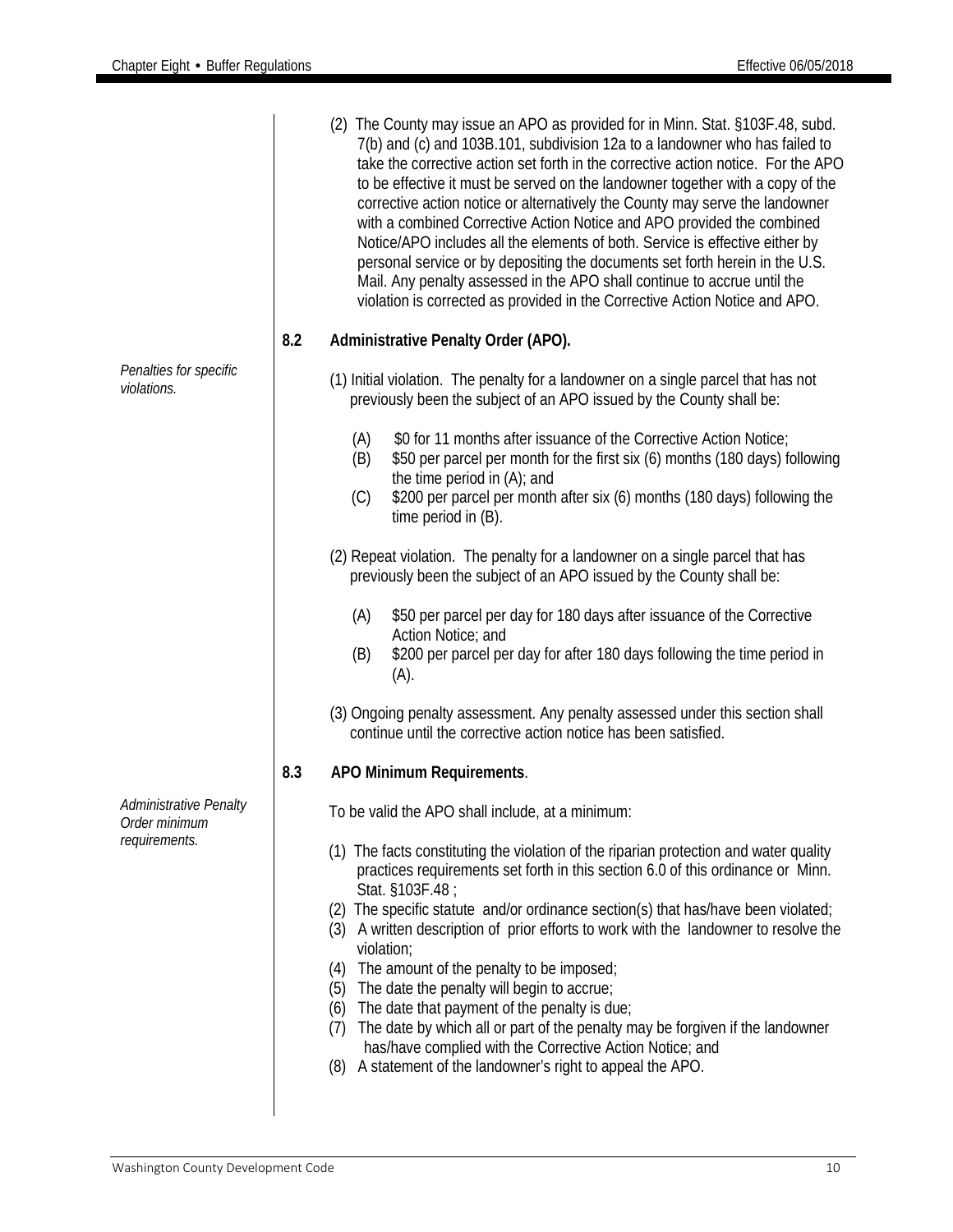| Penalties may be waived.                                                                                      | 8.4 | <b>Waiving of Penalty</b><br>All or part of the penalty may be waived based on correction of the noncompliance<br>by the date specified in the APO by the landowner as provided in Minn. Stat.<br>§103F.48, subd. 7(d).                                                                                                                                                                                                                                                                                                                                                                                                                                                                                                             |  |  |
|---------------------------------------------------------------------------------------------------------------|-----|-------------------------------------------------------------------------------------------------------------------------------------------------------------------------------------------------------------------------------------------------------------------------------------------------------------------------------------------------------------------------------------------------------------------------------------------------------------------------------------------------------------------------------------------------------------------------------------------------------------------------------------------------------------------------------------------------------------------------------------|--|--|
| APO's will be forwarded<br>to WCD and BWSR.                                                                   | 8.5 | APO Forwarded to WCD and BWSR<br>A copy of the APO must be sent to the WCD and BWSR.                                                                                                                                                                                                                                                                                                                                                                                                                                                                                                                                                                                                                                                |  |  |
| APO's may be appealed<br>to BWSR.                                                                             | 8.6 | Appeal of APO<br>An APO issued under this section may be appealed to the BWSR within 30 days of<br>receipt by the landowner in accordance with the requirements set for the in Minn.<br>Stat. §103F.48, subd. 9. Any APO that is not appealed within the 30 day period<br>shall be deemed final.                                                                                                                                                                                                                                                                                                                                                                                                                                    |  |  |
|                                                                                                               | 8.7 | <b>Administrative Penalty Order Procedures</b>                                                                                                                                                                                                                                                                                                                                                                                                                                                                                                                                                                                                                                                                                      |  |  |
| Procedures for<br>Administrative Penalty<br>Orders.                                                           |     | (1) Statute of limitations.<br>Any criminal enforcement action undertaken pursuant to section 8.1 of this<br>Ordinance must be commenced within two years after the alleged violation was<br>discovered or reasonably should have been discovered by the County.<br>According to Minn. Stat. §541.07, the County has two years in which to<br>commence an APO action after the date the violation is discovered. The goal is<br>to complete the action as soon as reasonably practical, recognizing that<br>situations for which data must be gathered, field investigations must be<br>completed and/or modeling must be performed will require adequate time to<br>complete the work and communicate with the landowner involved. |  |  |
| County will review, verify<br>and document correction<br>of violation after                                   |     | (2) Compliance verification.<br>Once a landowner has submitted written evidence of correction of the violation<br>set forth in the notice of compliance, compliance must be verified. The County<br>will:                                                                                                                                                                                                                                                                                                                                                                                                                                                                                                                           |  |  |
| landowner has submitted<br>written evidence of<br>correction.                                                 |     | Review and evaluate all information related to the APO to determine if the<br>(A)<br>violation has been corrected;<br>Verify compliance by site visit, re-inspection, examination of<br>(B)<br>documentation, or other means as may be reasonable under the facts of<br>the case; and<br>Document compliance verification.<br>(C)                                                                                                                                                                                                                                                                                                                                                                                                   |  |  |
| Landowner may appeal<br>APO to BWSR within 30<br>days of receipt of APO.                                      |     | (3) Right to appeal.<br>Within 30 days after receipt of the APO, a landowner may appeal the terms and<br>conditions of an APO issued by a County to BWSR as provided in Minn. Stat.<br>§103F.48, subd. 9. The appeal must be in writing and must include a copy of<br>the APO that is being appealed, the basis for the appeal and any supporting<br>evidence. The appeal may be submitted personally, by U.S. mail, or<br>electronically, to the Executive Director of BWSR.                                                                                                                                                                                                                                                       |  |  |
| Penalty is due when<br>specified in the APO<br>unless violation is<br>corrected prior to penalty<br>due date. |     | (4) Penalty due.<br>Unless the landowner appeals the APO as provided in section 8.7(3) the<br>penalty specified in the APO becomes immediately due and payable to the<br>County as set forth in the APO. If however, the landowner submits written<br>documentation that the violations have been corrected prior to the date the                                                                                                                                                                                                                                                                                                                                                                                                   |  |  |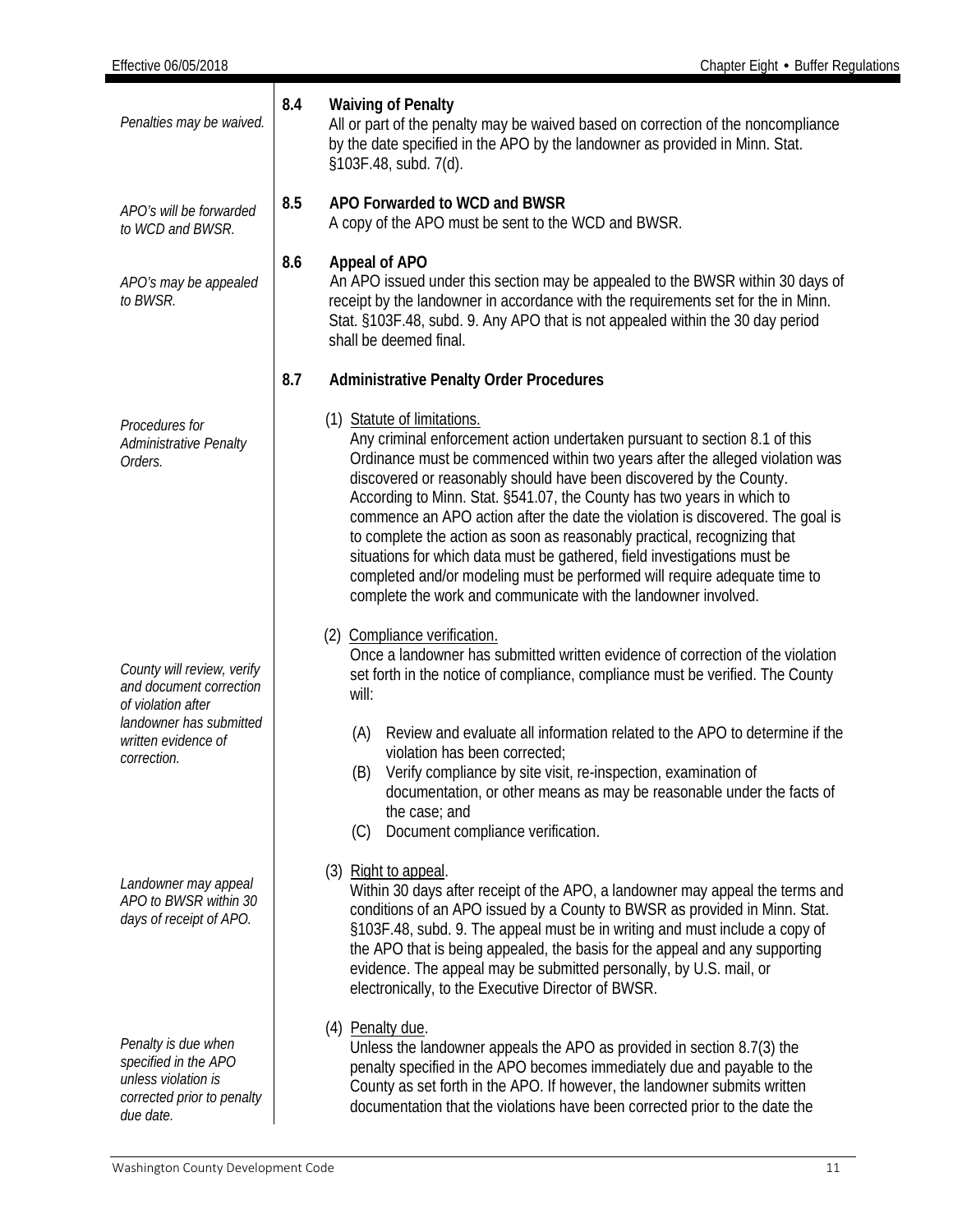*If a violation is not fully corrected the penalty will continue to accrue until the violation is corrected. Penalties and interest must be paid by the landowner. County maintains records of any potential violations.* penalty becomes due and payable, the County shall verify compliance and adjust the penalty to an amount the landowner would have owed had the penalty been paid on the date the landowner submitted written documentation of compliance. Written documentation of compliance may include a written validation of compliance issued by the WCD. However, if the County determines that the violation was not fully corrected, the County shall notify the landowner by issuing a written letter of determination and depositing it in the U.S. Mail. Any determination sent by U.S. Mail shall be deemed received three (3) business days after the letter of determination has been deposited in the U.S. Mail. The landowner shall have an additional twenty (20) days after receipt of the letter of determination to pay the penalty or the time period specified in the APO as issued, whichever is later. The penalty will continue to accrue until the violation is corrected as provided in the Corrective Action Notice and APO. (5) Referral for collection of penalty. All penalties and interest assessed under an APO must be paid by the landowner by the date specified therein. All payments shall be made payable to the County. Any penalty or interest not received by the specified date may be collected by the County using any lawful means. (6) Reporting and documentation. The County shall maintain the following records for any potential violation of the riparian protection and water quality practices requirements. Said records shall include but are not limited to the following: (A) The cause of the violation; (B) The magnitude and duration of the violation; (C) Documentation showing whether the violation presents an actual or imminent risk to public health and safety; (D) Documentation showing whether the violation has the potential to harm to the natural resources of the state; (E) A record of past violations; (F) Efforts by the WCD, County, Watershed District or BWSR to assist the responsible party or parties to become compliant, including written and oral communications with the responsible party or parties ; and (G) Past and present corrective action efforts by the responsible party or parties.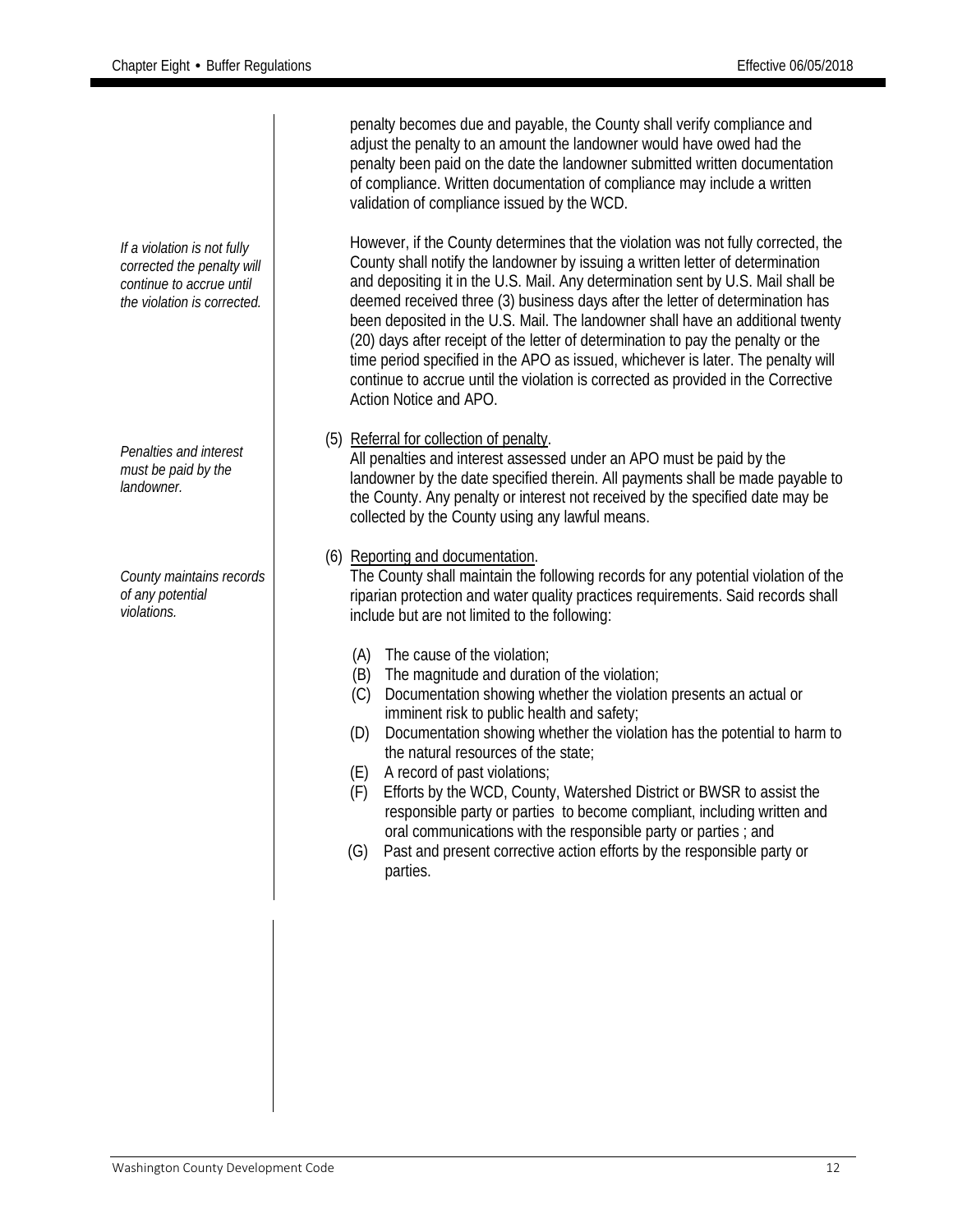#### **SECTION 9. EFFECTIVE DATE**

The regulations contained in this Ordinance shall become effective immediately upon passage by the County Board and upon publication according to law.

Passed by the Board of County Commissioners of Washington County, Minnesota, this  $5<sup>th</sup>$  day of  $\overline{\text{June}}$ , 2018.

Gary Kriesel Chair **Board of County Commissioners** 

Attest:

Approved as to form:

Molly O'Rourke

Washington County Administrator

George Kuprian Assistant Washington County Attorney

Ordinance prepared by:

**Washington County** Department of Public Health and Environment 14949 62<sup>nd</sup> Street North PO Box 6 Stillwater, MN 55082-0006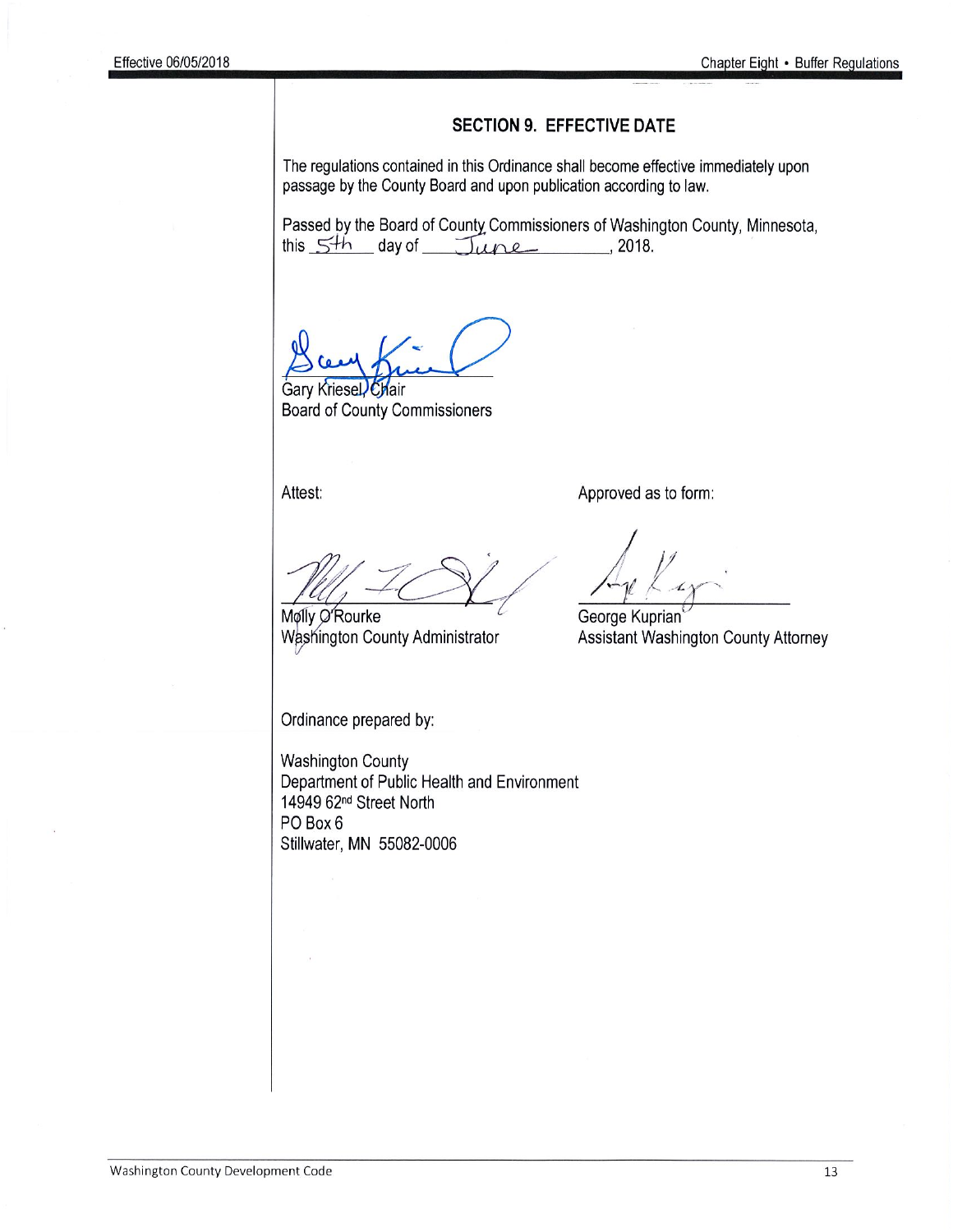## STATE OF MINNESOTA **COUNTY OF WASHINGTON**

I, Molly F. O'Rourke, qualified County Administrator for the County of Washington, State of Minnesota, do hereby certify that I have compared the foregoing copy of Resolution No. 2018-054 \_\_\_\_\_\_\_\_\_\_\_ with the original minutes of the proceedings of the Board of Commissioners, Washington County, Minnesota, at its session on the 5th \_\_\_\_\_\_day of June, 2018, now on file in my office and have found the same to be a true and correct copy thereof.

).

Witness my hand and official seal at Stillwater, Minnesota, this 27th day of <u>June, 2018.</u>



O'Rourke Molw F ท<sub>ี</sub>ty Administrator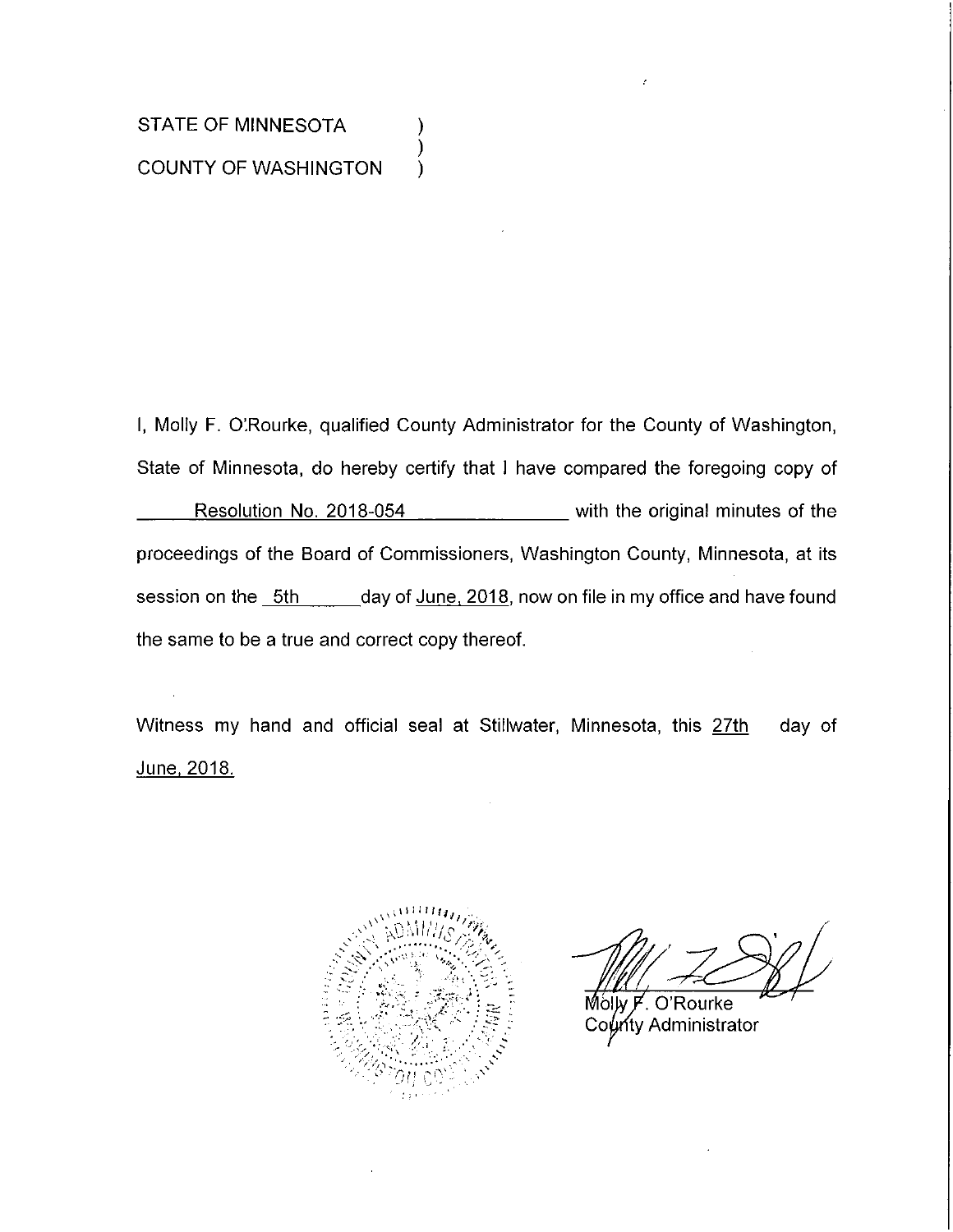DATE June 5, 2018 **MOTION** BY COMMISSIONER Miron

**Public Works DEPARTMENT SECONDED BY** Karwoski **COMMISSIONER** 

#### REPEAL OF CURRENT ZONING/LAND USE ORDINANCES AND ADOPTION OF NEW ZONING/LAND USE ORDINANCES. **AND**

#### REPEAL OF EXISTING DEVELOPMENT CODE AND ADOPTION OF THE REVISED DEVELOPMENT CODE

#### ZONING/LAND USE ORDINANCE NUMBERS 203, 204, 205, 206, 207, 208, 209, 210, 211 & 212

WHEREAS, Washington County is authorized to carry on County planning and zoning activities in the unincorporated areas of the County pursuant to Minn. Stat. Chapt. 394; and

WHEREAS, the Washington County Comprehensive Plan was adopted by the Washington County Board of Commissioners on April 22, 1997 and became effective October 1, 1997 as Washington County Ordinance No. 124, amended on September 7, 2010 to the Washington County Comprehensive Plan 2030 as Washington County Ordinance No. 184, and amended on August 16, 2016 as Washington County Ordinance 198; and

WHEREAS, pursuant to Minn. Stat. 473.865 the Washington County Comprehensive Plan is the implement by which the County's regulation of land use is devolved through adoption of official controls under Chapter 394.

**WHEREAS**, the current official controls as reflected in the Washington County Development Code were adopted by the Washington County Board of Commissioners and became effective on October 20, 1997 as Washington County Ordinance No. 127; and

WHEREAS, all the townships in Washington County have assumed regulatory control of land use through adoption of the Comprehensive Land Use Plans under the 2030 Regional Development Framework pursuant to the authority contained in Minn. Stat. 473.861 and the County's relinquishment of such controls; and

WHEREAS, such transformation has been found by the Metropolitan Council to conform to the regional system plans for transportation, water, resources management and parks; and

WHEREAS, the Township's plans are consistent with the Washington County 2030 Comprehensive Plan and are compatible with the plans of adjacent and affected jurisdictions; and

WHEREAS, the recasting of the County's official controls necessitate revision of the Washington County Development Code; and

WHEREAS, the forty-three (43) current zoning/land use ordinances, attached as Exhibit A, are determined to be anachronistic and must be repealed; and

WHEREAS, ten (10) new zoning/land use ordinances, attached as Exhibit B, must be enacted; and